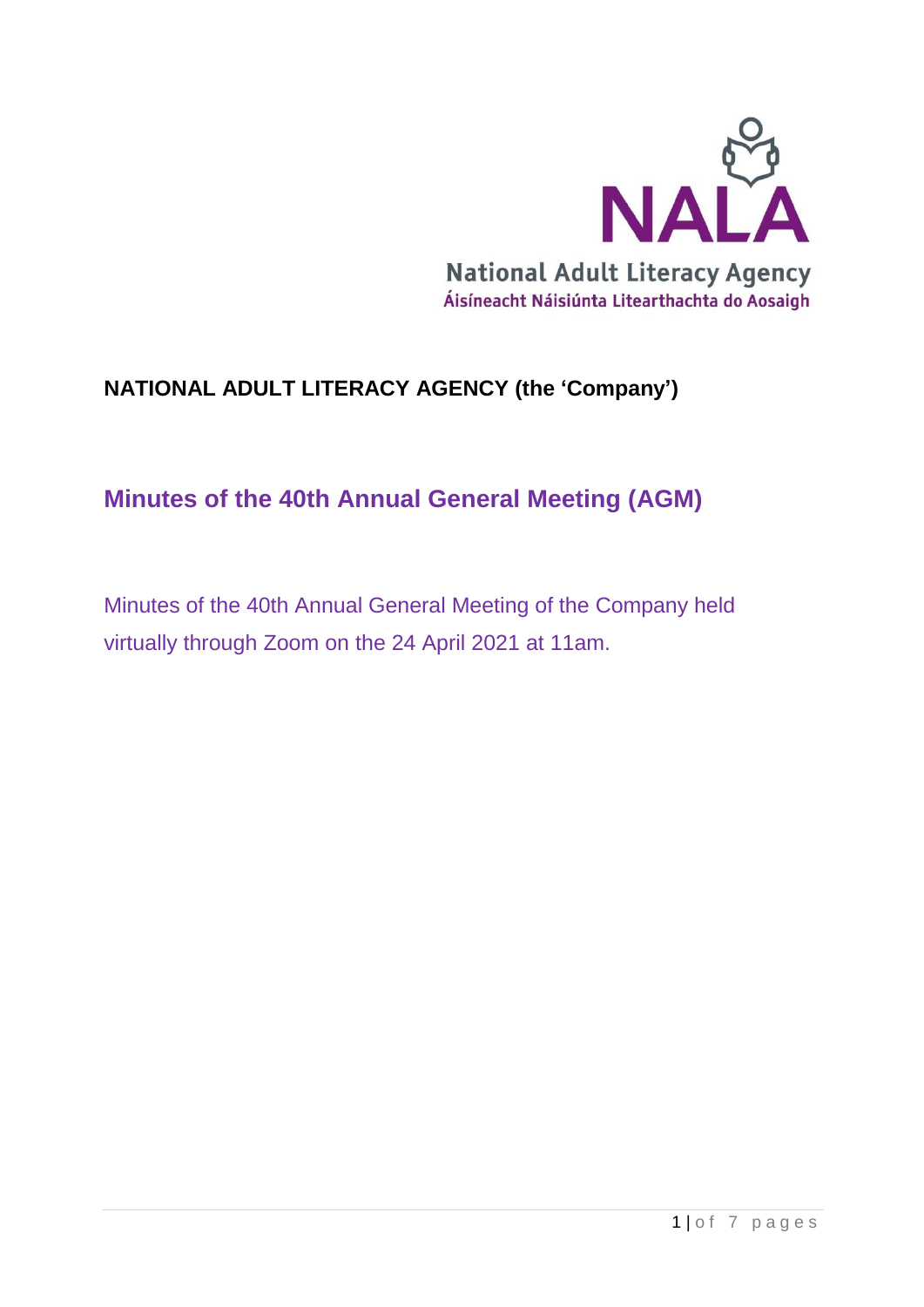#### **Present:**

Officers: Margaret Kelly (MK), Chairperson, Ciaran Casey (CC), Honorary Treasurer, Pat Ayton (PA), Company Secretary.

63 other voting members.

#### **In attendance:**

Colleen Dube (CD) NALA Chief Executive Officer (CEO), Aedín Morkan (Mazars), 4 other nonvoting attendees.

The day's proceedings commenced at 11am when Colleen Dube, NALA's CEO welcomed everyone to the Annual General Meeting (AGM). She introduced Mr Simon Harris TD, Minister of Further and Higher Education, Research, Innovation and Science, who presented an excellent keynote speech in advance of the AGM. Margaret Kelly, Chairperson of NALA's Board responded to the Minister's speech and thanked him for his work and for taking the time to provide the opening address to NALA's 40<sup>th</sup> Annual General Meeting.

The Minister left the meeting and the formal proceedings of National Adult Literacy Agency's 2021 Annual General Meeting commenced.

#### **Quorum:**

It was noted that a quorum of voting members was present and that the business of the meeting could begin.

#### **Opening remarks:**

Margaret Kelly, Chairperson of NALA's Board called the meeting to order and welcomed everybody to the meeting. She informed the meeting that questions would be taken at the end of each agenda item and indicated how attendees could ask their questions remotely. It was noted that, as the meeting was being held remotely, voting on all of the meetings resolutions would be conducted once all agenda items had been presented.

#### **Financial Report 2020:**

Ciaran Casey, NALA Honorary Treasurer introduced the Annual Report and Financial Statements for the year ended 31 December 2020 for the review and consideration of the members. He stated that the full set of Financial Statements and the Annual Report for 2020 were available on NALA's website. He set out in detail the Directors' responsibilities and assured the meeting that the Directors took their responsibilities seriously and that governance procedures were in place to ensure that these responsibilities were discharged. Ciaran then introduced Aedín Morkan, Mazars' Audit and Quality Assurance Partner to provide a commentary on the 2020 Financial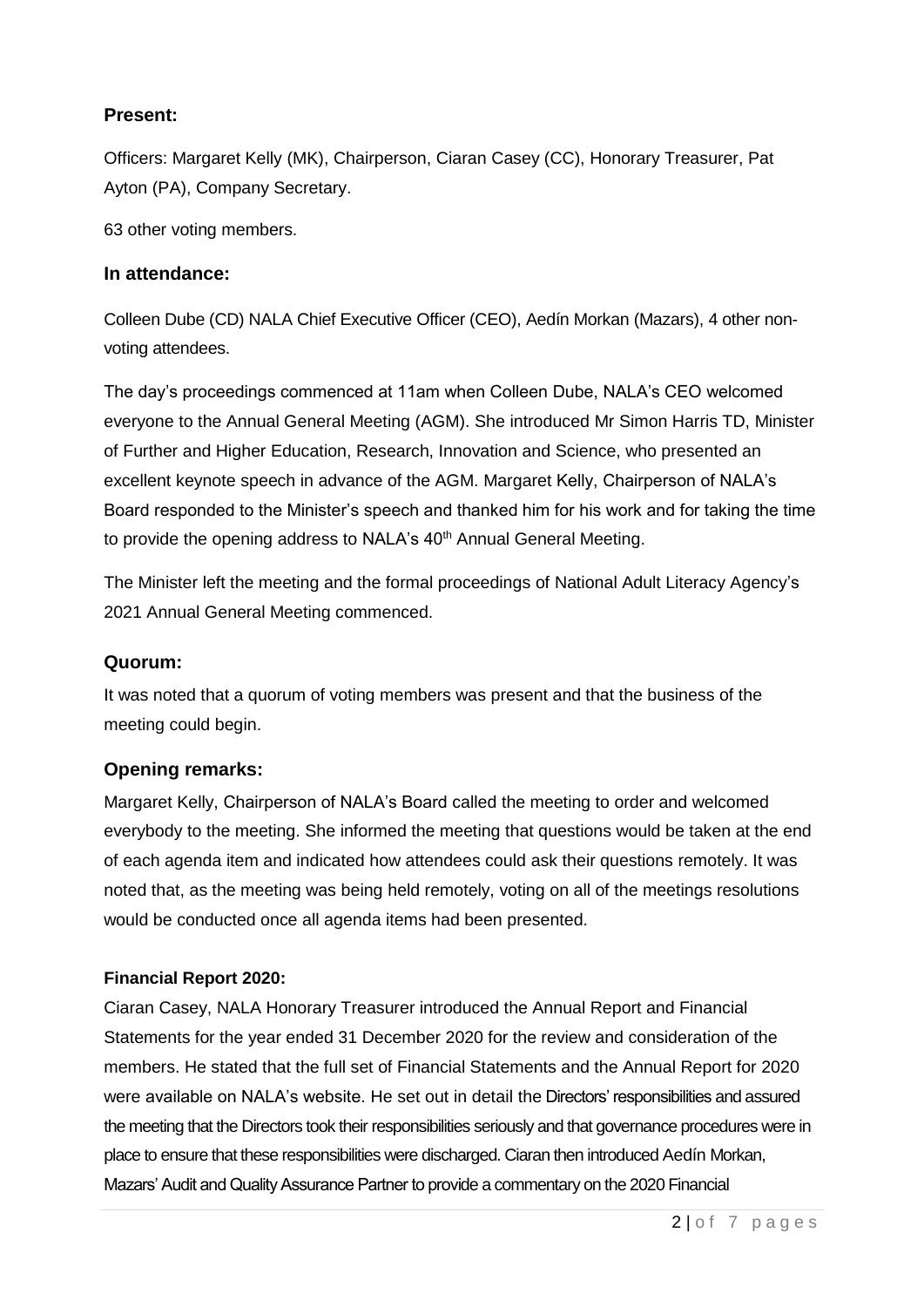#### Statements.

Aedín's summary of the Financial Statements noted the following points

- NALA's Financial Statements were prepared using FRS102 Charity Statement of Recommended Practice (SORP). NALA has used this practice voluntarily. It is not mandatory for small charitable organisations but does provide more transparency and clarity to those reading the Financial Statements.
- Mazars conducted a full scope audit and although the audit was conducted remotely there were no issues with completing the audit.
- Mazars confirm the audit opinion on the 2020 Financial Statements will be an unmodified clean opinion.
- Review of the Statement of Financial Activities shows a surplus for 2020 of €30,964 and accumulated funds of €677,860.
- Cash flow statement shows the movement of funds for the year and total cash balances at year-end of €676,754.
- Review of the Balance sheet shows the restricted funds balance of €87,786. This means that these funds can only be expended on specific work. The unrestricted funds of €590,074 can be expended on any projects to advance NALA's charitable objectives.

This concluded Aedín's commentary on the Financial Statements

There were no questions for Ciaran or Aedín.

#### **Minutes of the 2020 Annual General Meeting**

Pat Ayton, Company Secretary, gave a summary of the 2020 AGM minutes and noted that the full version of minutes was available on NALA's website.

The minutes of the 2020 AGM were then proposed by Margaret Kelly and seconded by Pat Ayton.

#### **Review of Company Affairs 2020**

Margaret Kelly formally introduced Colleen Dube, NALA CEO, who joined NALA on 9 November 2020 and was attending her first NALA AGM.

Colleen presented a short review of NALA's activities and work during 2020 which included the following: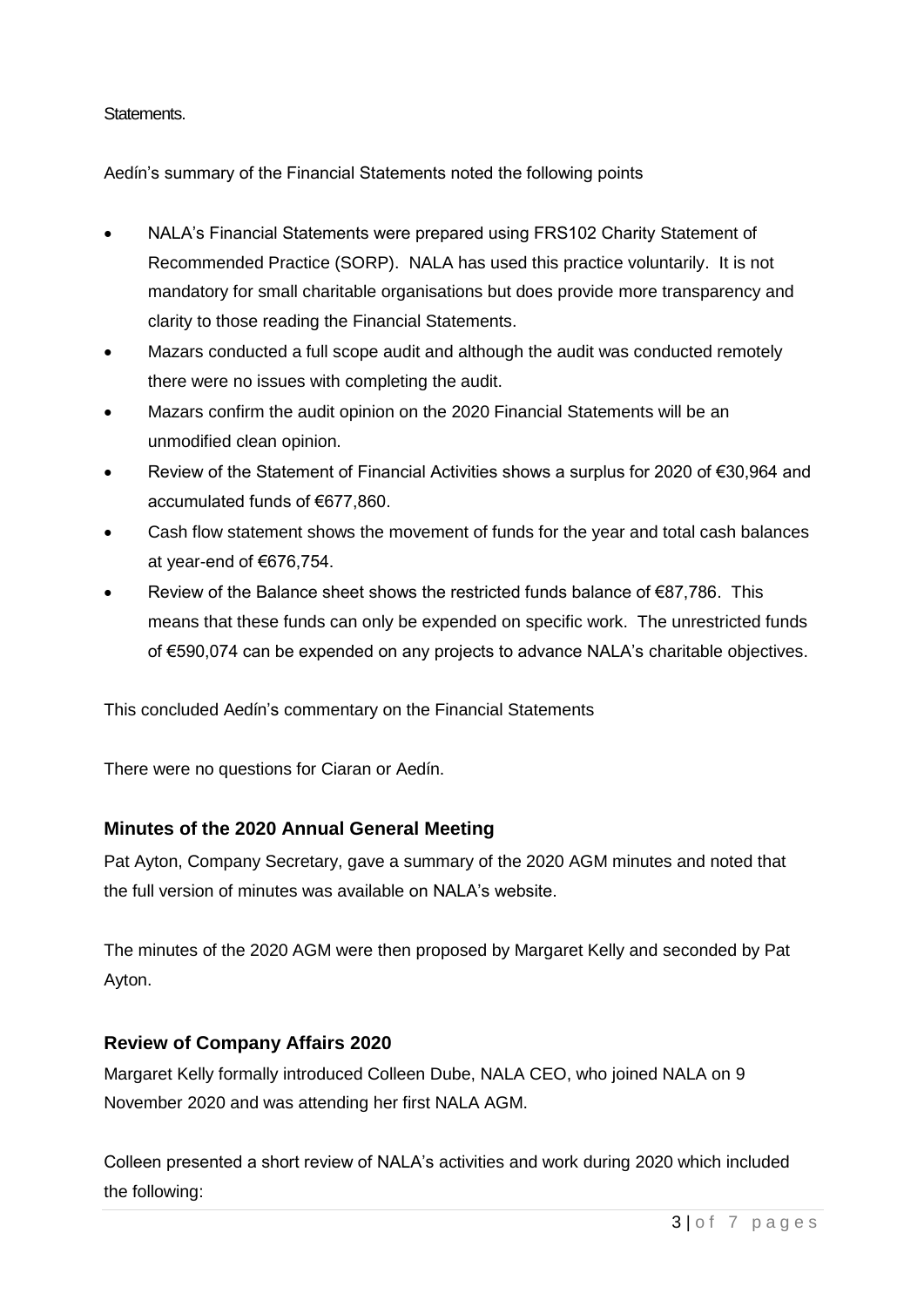- Short video on NALA's Freephone service
- Metrics regarding the increased delivery of services during 2020 in response to COVID led increased demand
- Acknowledgement of the work of staff and Board members in moving all Administrative, Governance, Finance, Corporate Services and Compliance activities online and seamlessly adapting to remote working
- Expansion of services already delivered to students online and the adaption of other services, such as professional development training, to online platforms
- Highlighting specific work such as the Voices project and the accompanying workbook which has been a tremendous success. Colleen also highlighted the Plain English COVID guide which enhanced understanding of information provided by state agencies and others during COVID. NALA's contributions during 2020 to the consultative phase of the 10 Year Adult Literacy Strategy was also noted
- Membership metrics and the role played by members
- In response to a question from an attendee: observations on the changing profile of learners during 2020

Colleen concluded her review of the year by reminding attendees that further information could be obtained from the Annual Report available on NALA's website.

#### **Board Changes and Nominations 2020**

#### **Changes**

Margaret Kelly updated the meeting on changes in the structure of the Board since the last Annual General Meeting. Margaret stated that NALA proposed a change to the constitution to oblige the Board to inform members at the AGM of any co-opted Directors during the year. The Board were adopting this approach from this meeting onwards.

Changes to the Board since the last AGM on 2 September 2020 were as follows:

- 1. Co-opted Directors Francis Ward and Elma Teahan joined the Board in December 2020.
- 2. Lee Mitchell, Michael Duffy and Olive Phelan all completed their terms of office and left the Board.

#### **Nominations**

Margaret Kelly commenced this agenda item by reminding the meeting that the voting on all resolutions would take place after all agenda items had been presented.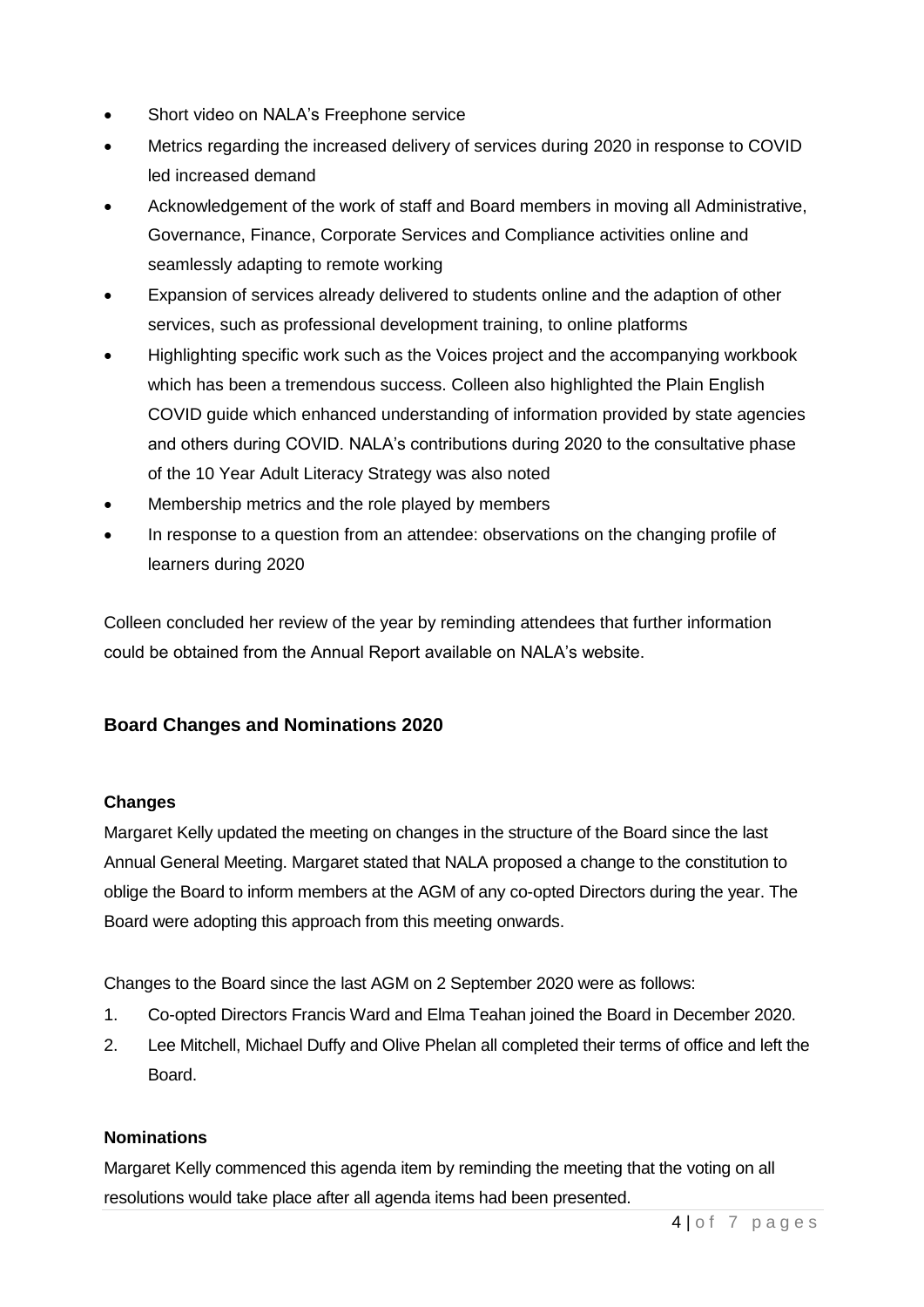Margaret detailed the nominations for each position. She noted that NALA had received only one nomination for each of the officer appointments and had received fewer nominations than Board vacancies for the Board appointments. Therefore, all of the nominees listed below are deemed elected.

The following Directors were nominated for the vacant Officers positions:

| <b>Position</b>           | <b>Nominee</b> | <b>Proposer</b> | <b>Seconder</b> |
|---------------------------|----------------|-----------------|-----------------|
| Vice-Chair                | Maria O'Gorman | Ciaran Casey    | Anna Tuohy      |
|                           |                |                 | Halligan        |
| <b>Honorary Treasurer</b> | Ciaran Casey   | Margaret Kelly  | Kevin Kelly     |

The following members were nominated for appointment to the Board as Directors:

| <b>Position</b> | <b>Nominee</b>          | <b>Proposer</b>       | <b>Seconder</b>     |
|-----------------|-------------------------|-----------------------|---------------------|
| <b>Director</b> | Celia Rafferty          | Fionnuala Carter      | <b>Sian Crowley</b> |
| <b>Director</b> | Mary Maher              | <b>Gwen Redmond</b>   | Kevin Kelly         |
| <b>Director</b> | <b>Catherine Devlin</b> | <b>Maurice Sammon</b> | Michael Duffy       |
| <b>Director</b> | Lynne Keery             | Sinead Morgan         | Donal Walsh         |

Margaret welcomed all the new appointees to the Board and to their new positions and noted that the NALA board now had 14 Directors, leaving 2 positions vacant for future possible cooption.

In concluding this agenda item Margaret noted that NALA had, in addition to the Board, four very active sub-committees. She thanked all the NALA staff and the sub-committee members for all their work in helping to ensure NALA's continued good governance and a quality service.

## **Changes to Procedural Rules**

Margaret Kelly gave the meeting a brief overview of the proposed changes to NALA's procedural rules. It was explained that there were no substantive changes and that the changes were designed to achieve the following:

1. To add new clauses to explain that we are providing information to add to Articles 1,4,5 and 15 of the constitution.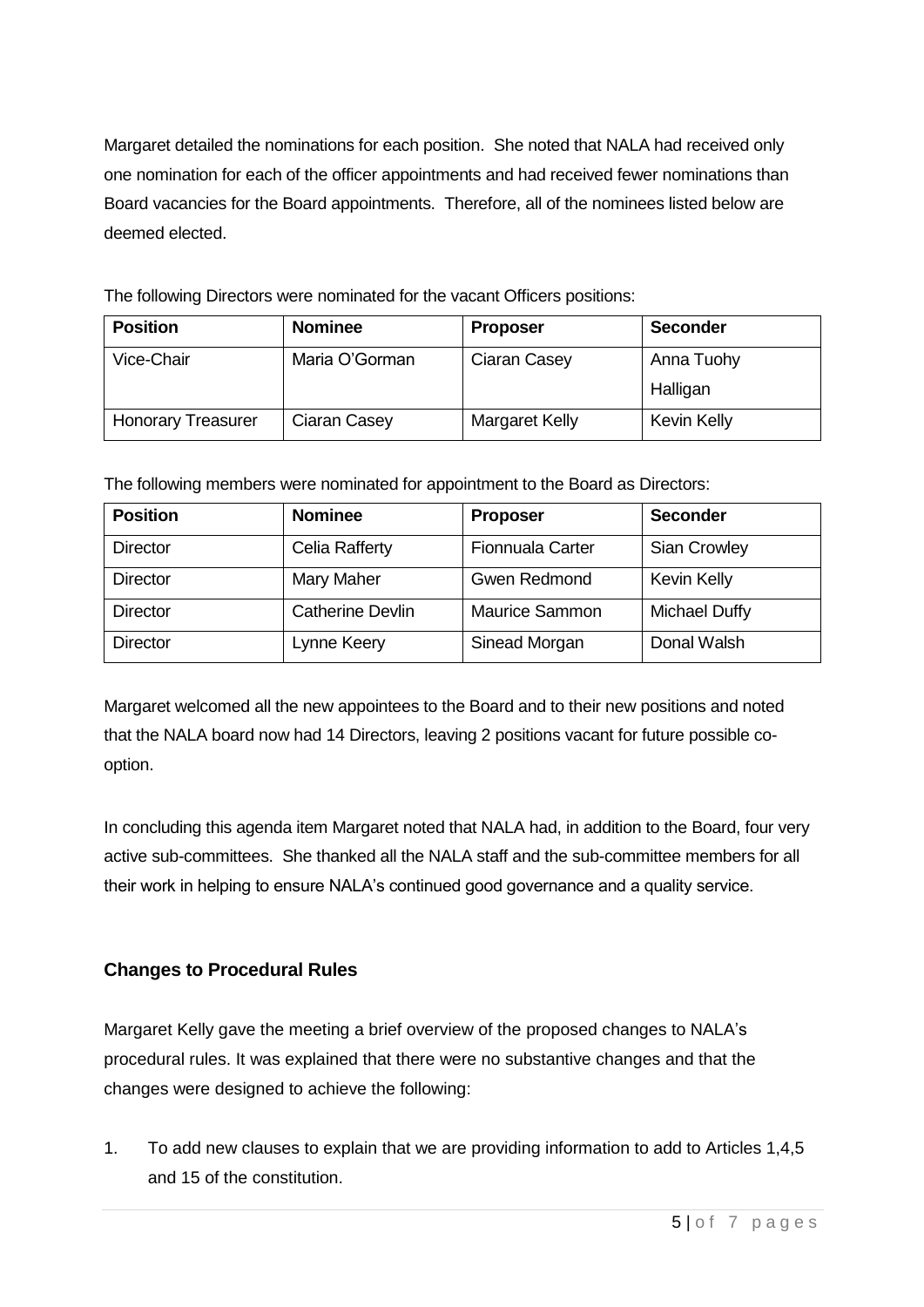- 2. To add a new clause in Section 2 to explain that members have rights and responsibilities under the Companies Act 2014.
- 3. To add Section 3 to explain existing voting rights.
- 4. To remove sections, based on legal advice, that they were no longer necessary or were self-evident or covered in the constitution.

Margaret noted the details of the changes had been circulated to all members and was also available on the NALA website.

## **Changes to Constitution**

Margaret Kelly outlined the proposed changes to NALA's Constitution document as follows:

Memorandum of Association changes:

- 1. Standard clauses inserted to align with the Charities Act and Revenue requirements.
- 2. To specifically state in the main object of the Memorandum of Understanding that NALA's charitable objective is *The Advancement of Education.*
- 3. To remove the Trade Union Clause

Articles of Association Changes:

- 1. Future AGMs to be informed of all co-options since the previous AGM.
- 2. Stating the 3 different ways of appointing Directors.
- 3. Quorum for AGM to be changed from 3 members to a minimum of 20 members.
- 4. Quorum for Board meetings to be changed from 2 Directors to a minimum of 5 Directors.
- 5. Proxies in voting to be dis-applied.
- 6. Changes to various clauses to allow for Electronic Communications, Virtual Meetings and Electronic Voting.
- 7. Legally required Notice of AGM reduced from 90 days to the 21 days minimum required in the Companies Act 2014.

## **Voting on AGM Resolutions**

The final agenda item of the AGM was to vote on the resolutions of the AGM. The voting was conducted by two electronic polls of the members in attendance who were eligible to vote. Members were presented with a series of resolutions and given the option to choose For, Against or Abstain for each resolution in the series before clicking the submit button to register their votes.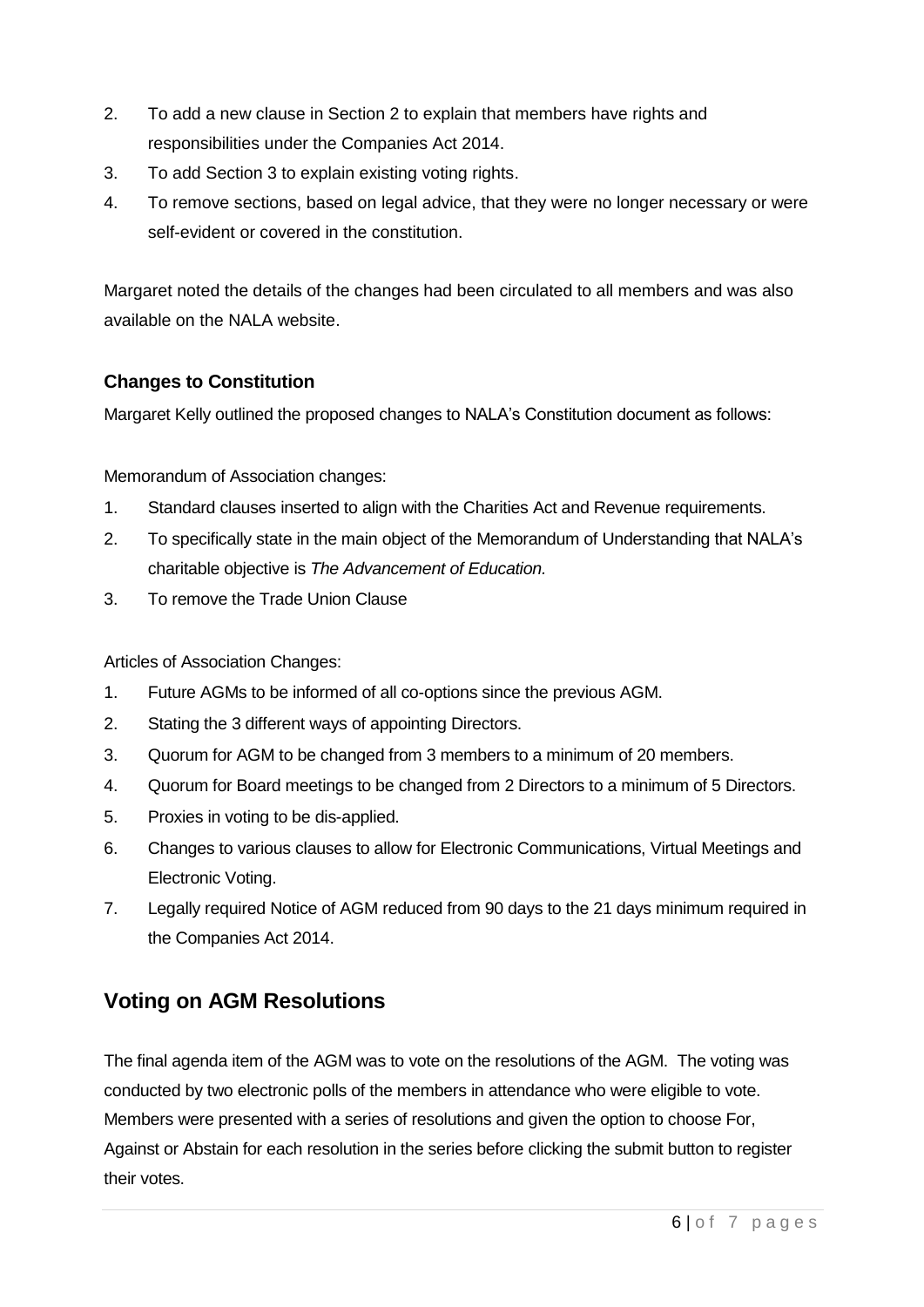The first poll presented a series of seven resolutions to the members that required a simple majority to determine whether the resolution passed or was defeated.

The second poll presented a series of two resolutions concerning the changes to NALA's Constitution. In accordance with the Companies Act 2014 these resolutions required a majority of 75% or greater in order for the resolution to be passed.

The following table sets out the resolutions and the percentage votes in favour of the resolutions:

| Item No.             | <b>Resolution</b>                                        | <b>Result</b> | % Vote |
|----------------------|----------------------------------------------------------|---------------|--------|
| 1 <sup>st</sup> Poll |                                                          |               |        |
| 1                    | Adopt the 2020 AGM Minutes                               | Passed        | 84%    |
| $\overline{2}$       | Review and consider the 2020 Directors' report and       | Passed        | 88%    |
|                      | <b>Financial Statements</b>                              |               |        |
| 3                    | Review the Company's Affairs for 2020                    | Passed        | 84%    |
| $\overline{4}$       | Agree the elected Directors as proposed                  | Passed        | 97%    |
| 5                    | Approve the reappointment of Mazars as Statutory         | Passed        | 88%    |
|                      | Auditors for 2021, in accordance with section 383(2) of  |               |        |
|                      | the Companies Act 2014                                   |               |        |
| 6                    | Authorise the Directors, by a quorum, to fix the         | Passed        | 91%    |
|                      | remuneration of the Auditors for 2021                    |               |        |
| $\overline{7}$       | Approve the proposed amendments to the NALA              | Passed        | 91%    |
|                      | procedural rules                                         |               |        |
| $2nd$ Poll           |                                                          |               |        |
| 1                    | Approve the amended Memorandum of Association as         | Passed        | 91%    |
|                      | proposed                                                 |               |        |
| $\overline{2}$       | Adopt the Articles of Association of the Company         | Passed        | 85%    |
|                      | presented to the meeting in substitution for and to the  |               |        |
|                      | exclusion of the existing Articles of Association of the |               |        |
|                      | Company.                                                 |               |        |

The meeting voted to pass all resolutions